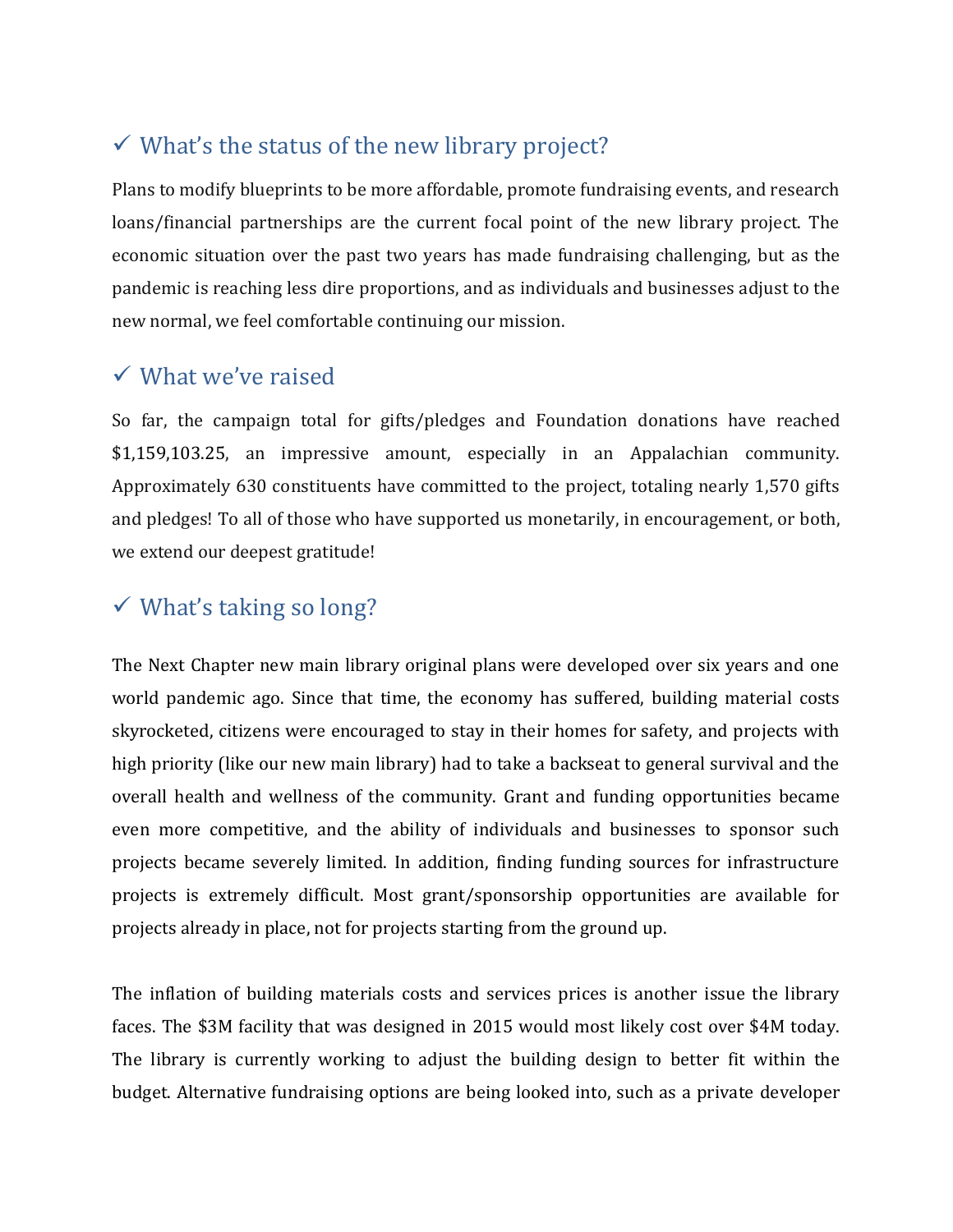partnership, loans against our Public Library Funding we receive from the state, loans from the USDA, and adjusting the amount of our operating levy.

# $\checkmark$  I don't live in Waverly, why should I care about the new library?

Individuals from all parts of Pike County would reap the benefits of a new main library facility, either directly or indirectly. More space and a different location provide opportunities for mentor programs, increased participation in educational programming, an increase in the number of materials we offer, more technology space for job search help, and other excellent benefits. All branches of the Garnet A. Wilson Public Library of Pike County are important, and it's through a strong main branch that we can focus on important community needs in each corner of the county.

### $\checkmark$  What does the library offer?

The public library welcomes and includes people from all diversities, age, income level, race, religion or identification. The library is literally for everyone. Since opening in 1939, GAWPL has provided the community with free resources, programs of interest, and access to technology. Since expanding to four locations in each part of the county, the library has extended its services to not only provide better materials, but to provide community collaboration. As an example, the library is proud to partner with First National Bank by providing a designated space inside our Eastern and Western locations to offer their services. Rural community members can go to their local library and do their banking all in the same place without excessive travel. Other important services offered are as follows:

- Book/Audiobook/DVD/Hotspot/Laptop borrowing
- Print/Copy/Fax/Scan/Lamination
- Internet Access/Wi-Fi/Wireless Printing
- Storytime/Young Adult & Adult Programming/Homebound services
- Community Outreach/Voter Registration/Exam Proctoring

…and much more!